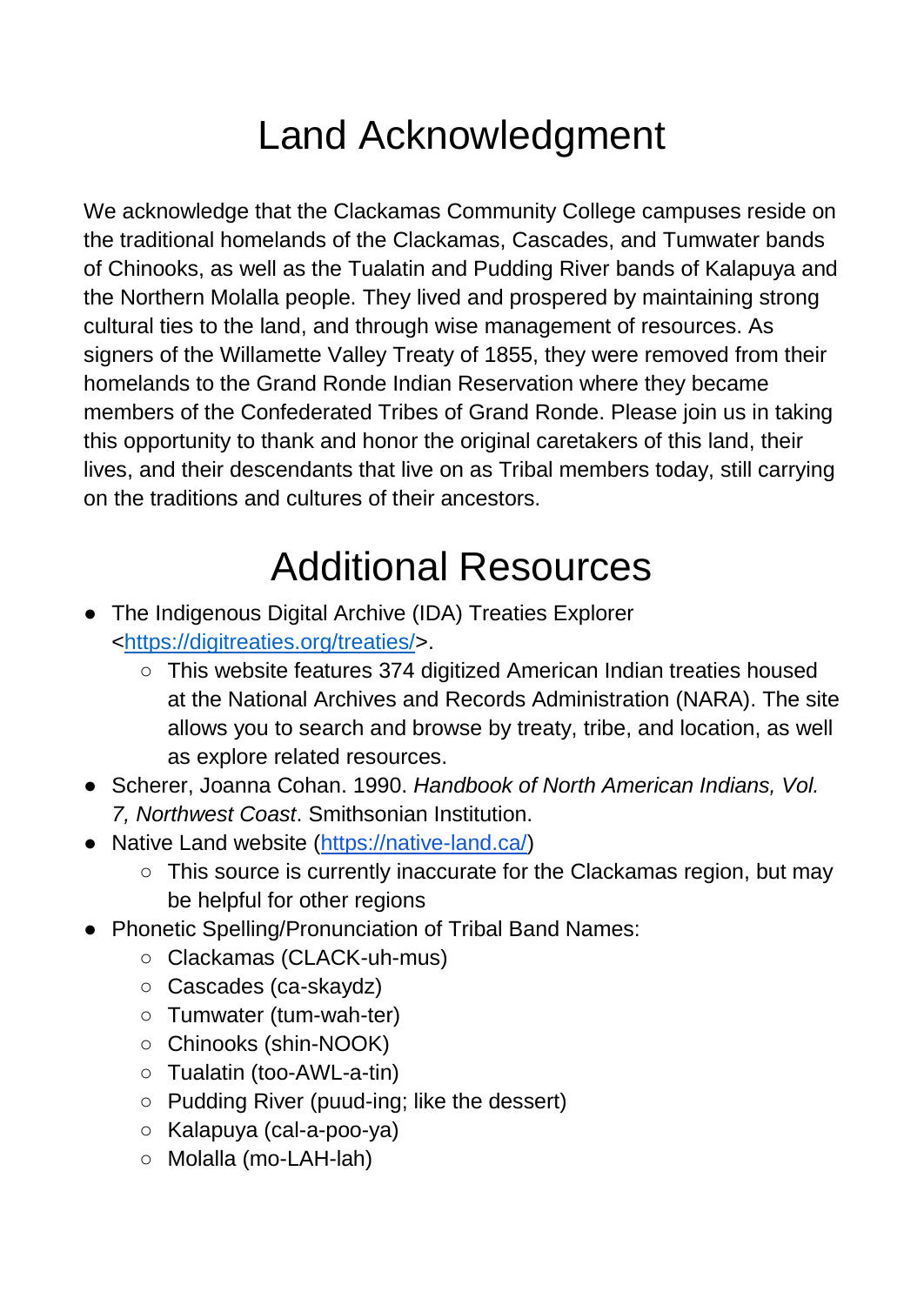# Suggested Uses

- Displaying the land acknowledgement in classrooms and meeting spaces; special signage in the new Welcome Center
- Reading the land acknowledgement at college meetings
- Adding the land acknowledgement to class syllabi
- Adding the land acknowledgement to email signatures
- Adding the land acknowledgement to the college website and publications, including the DEI webpage and campus maps
- Sharing the land acknowledgement and how to use it during new employee and new student orientations

# Email Signature Acknowledgment

### Option 1:

Clackamas Community College recognizes that it sits on the traditional homelands of the Clackamas, Cascades, and Tumwater bands of Chinooks, as well as the Tualatin and Pudding River bands of Kalapuya and the Northern Molalla people. The College extends its respect and gratitude to the Indigenous peoples who have lived here since time immemorial.

#### **Beau Gilbert**

Multicultural Center Assistant Pronouns: they/them/theirs (Why do pronouns matter?) **Clackamas Community College** 19600 Molalla Ave, Oregon City, OR 97045 +1-503-594-1823 · beau.gilbert@clackamas.edu



Clackamas Community College recognizes that it sits on the traditional homelands of the Clackamas, Cascades, and Tumwater bands of Chinooks, as well as the Tualatin and Pudding River bands of Kalapuya and the Northern Molalla people. The College extends its respect and gratitude to the Indigenous peoples who have lived here since time immemorial.

## Option 2:

Clackamas Community College recognizes that it sits on the traditional homelands of the Clackamas, Cascades, and Tumwater bands of Chinooks, as well as the Tualatin and Pudding River bands of Kalapuya and the Northern Molalla people. (Learn more here)